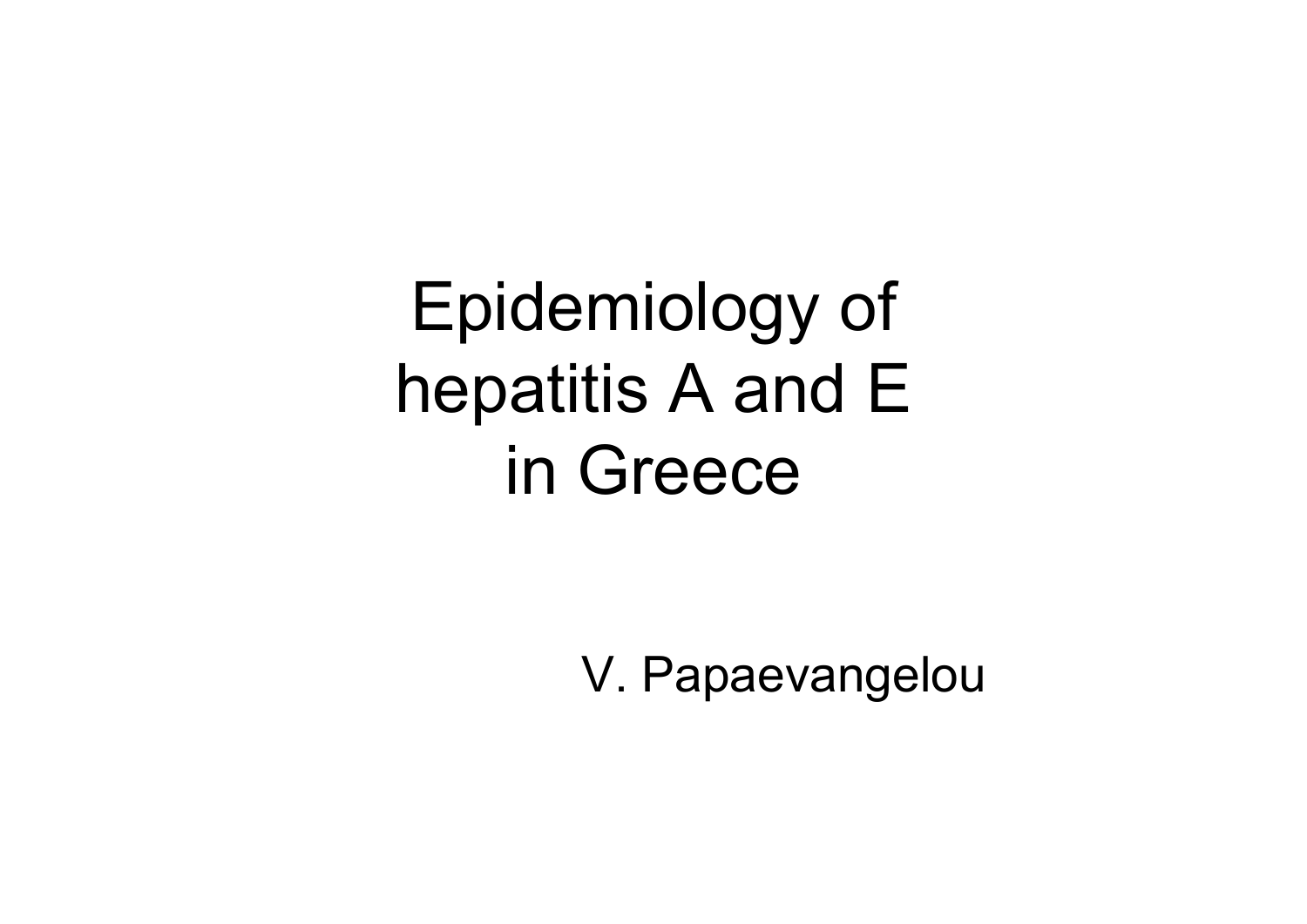## Introduction

- Hepatitis A (HAV) is a vaccine preventable disease with changing epidemiology over the past decades.
- In Greece, the vaccine has been available and recommended but no universal mass vaccination has been implemented as yet.
- Although hepatitis A is a reportable disease, there is significant under-reporting and no reliable National data on disease burden.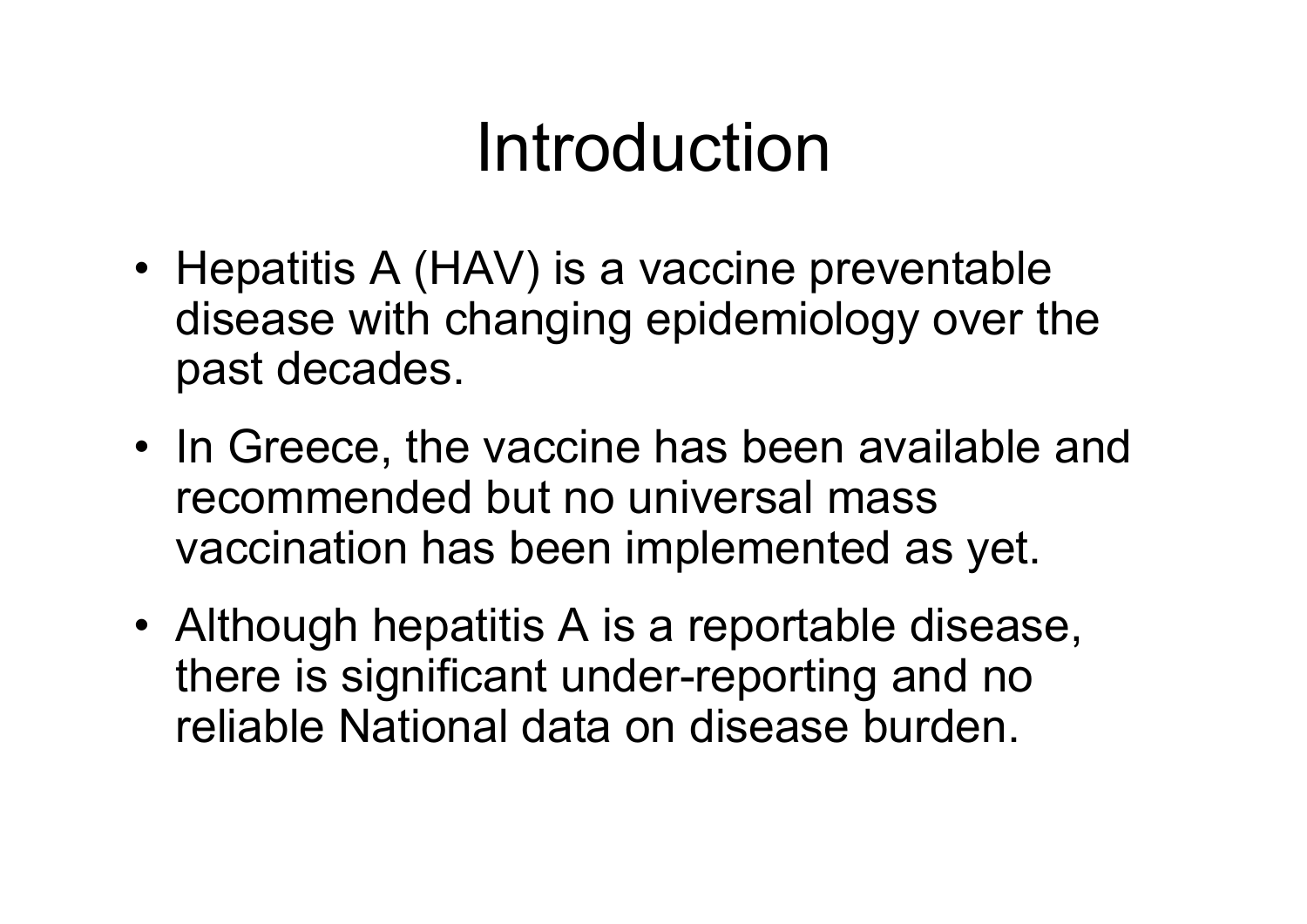Low Medium High

FIGURE 4. Geographic distribution of hepatitis A endemicity, 2005\*

\* For multiple countries, estimates of prevalence of antibody to hepatitis A virus (anti-HAV), a marker of previous HAV infection, are based on limited data and might not reflect current prevalence. In addition, anti-HAV prevalence might vary within countries by subpopulation and locality. As used on this map, the terms "high," "medium," and "low" endemicity reflect available evidence of how widespread infection is within each country rather than precise quantitative assessments.

MMWR 2007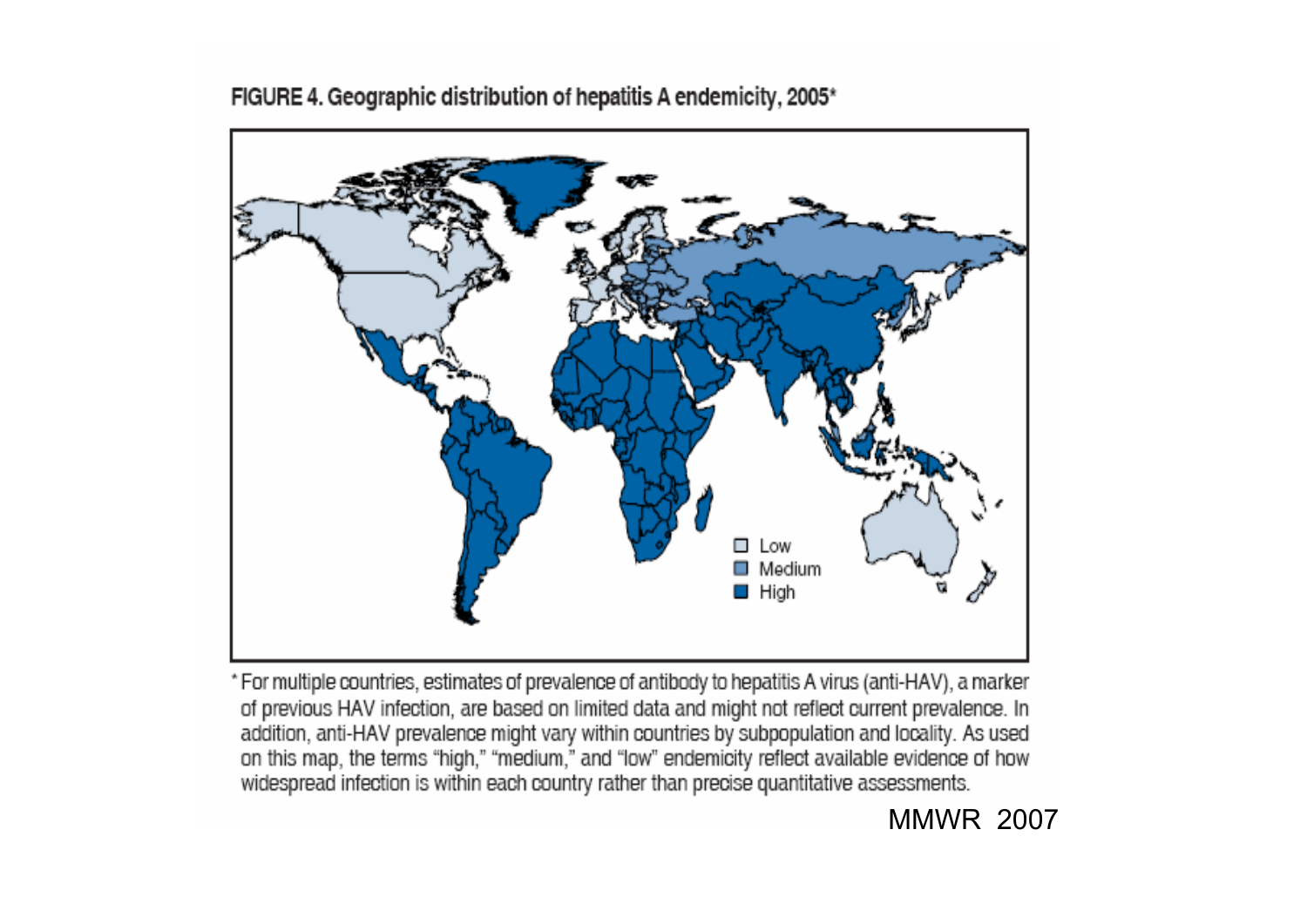#### Hepatitis A and travel recommendations



**E** Recommended Not recommended **III Not discussed** 

Figure 1 Summary of expert panel country-specific recommendations for hepatitis A immunization. ESENEM. J Travel Med 2007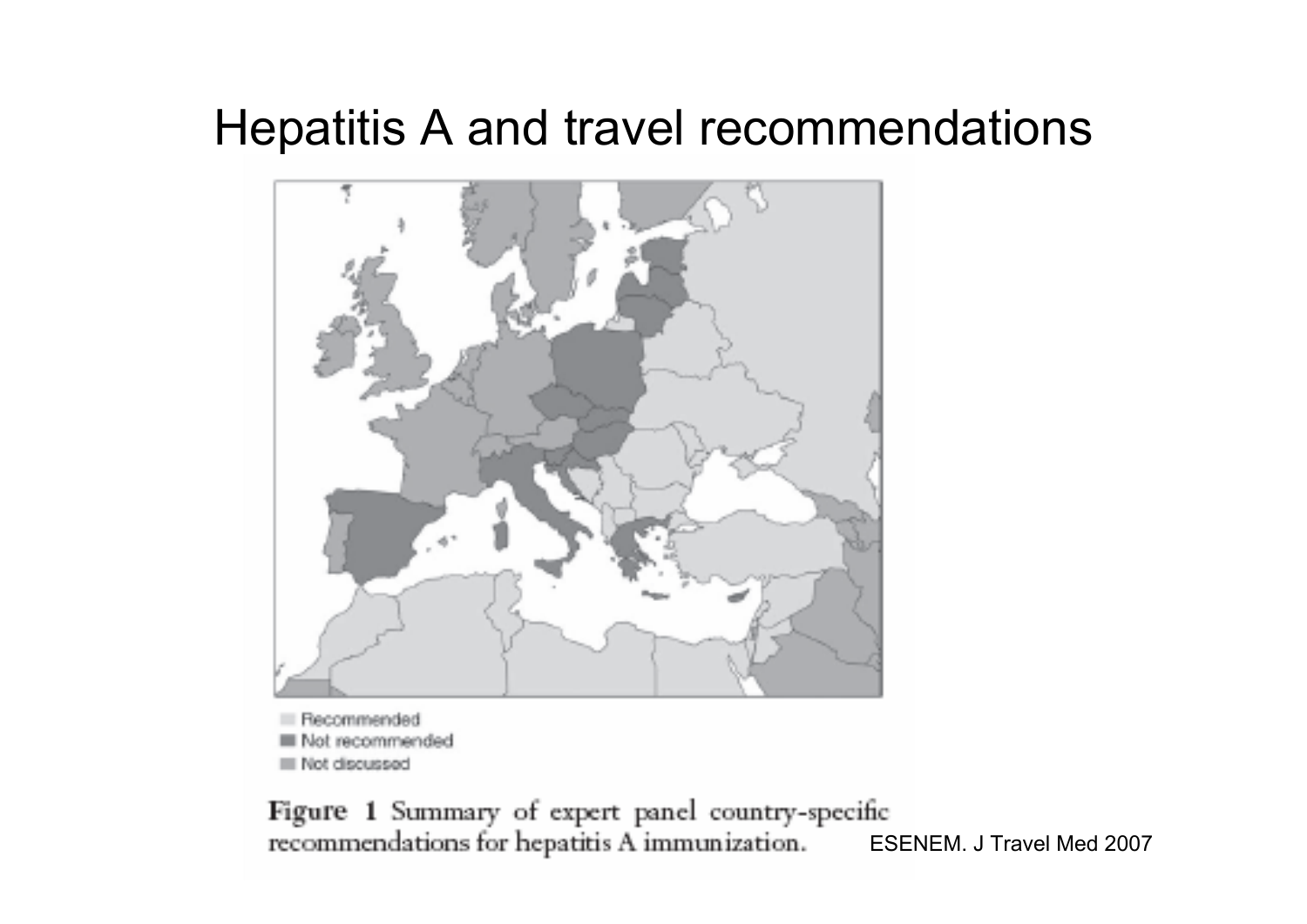### Prevalence of anti-HAV antibodies in Greek children and young adults

| <b>Authors</b>            | Year | No of subjects | Age $(y)$ | $%anti-HAV (+)$ |
|---------------------------|------|----------------|-----------|-----------------|
| Papaevangelou and Frosner | 1978 | 83             | $10 - 19$ | 52              |
| Mayromichalis et al       | 1983 | 155            | $10 - 19$ | 40              |
| Mayromichalis et al       | 1984 | 129            | $10 - 14$ | 32              |
| Kremastinou et al.        | 1985 | 436            | $10 - 19$ | 11              |
| Mayromichalis et al       | 1988 | 116            | $10 - 19$ | 20              |
| Arvanitidou et al         | 1989 | 255            | $6 - 14$  | 1.6             |
| Mamasi et al              | 1989 | 478            | $10 - 15$ | 13.4            |
| Mamasi et al              | 1989 | 115            | $16 - 20$ | 27.8            |
| Basoukou P. et al         | 1990 | 593            | $10 - 20$ | 16.2            |

Basoukou P. et al. Acta Microbiol Hell 1990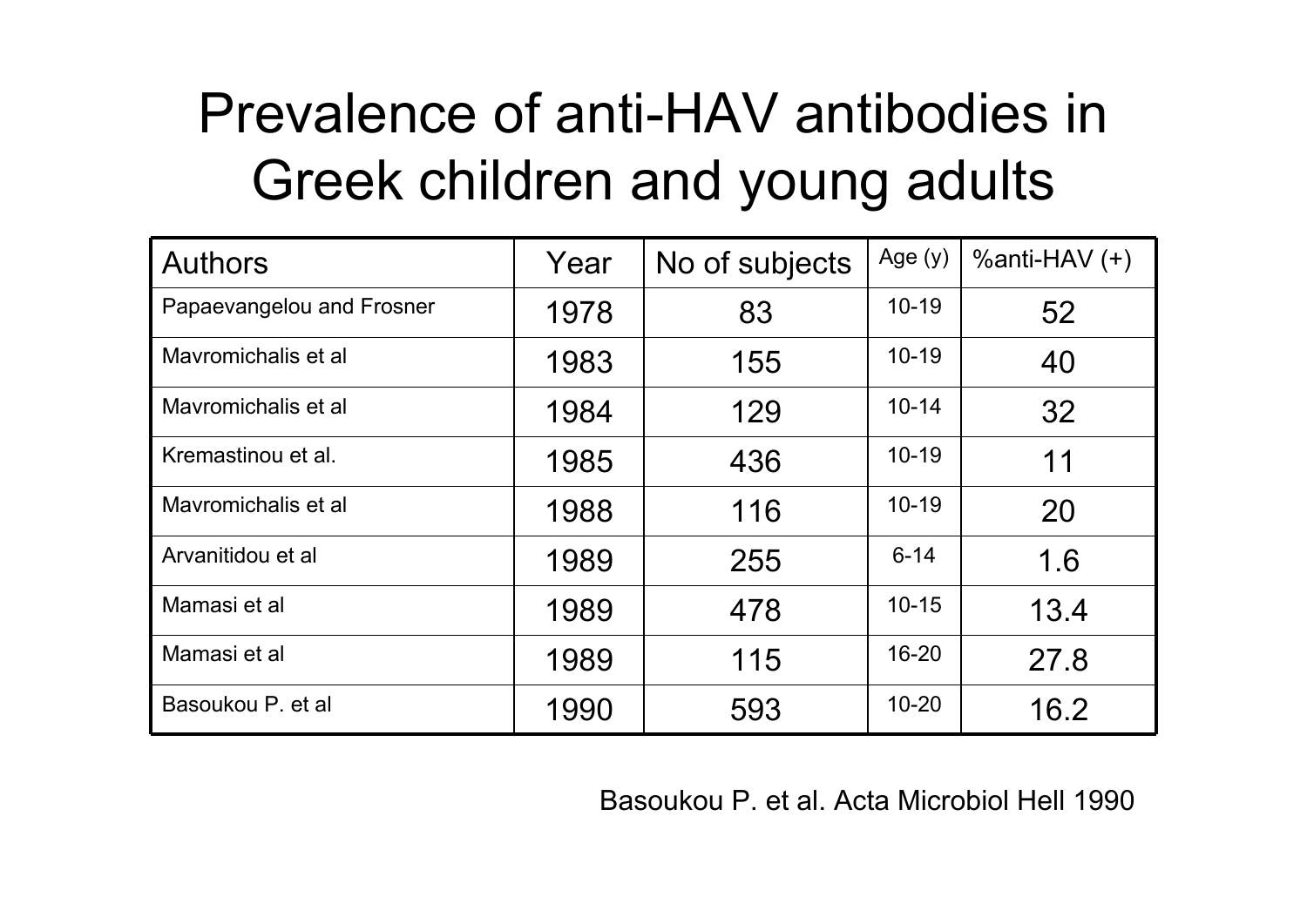## Seroepidemiology of hepatitis A in northern Greece

- •Urban: 11.9% versus rural: 20.8%
- Increased prevalence with age:
	- 11.4% in 10-15 y.o.
	- 15% in 13-15 y.o.
	- 27.8% in 16-20 y.o.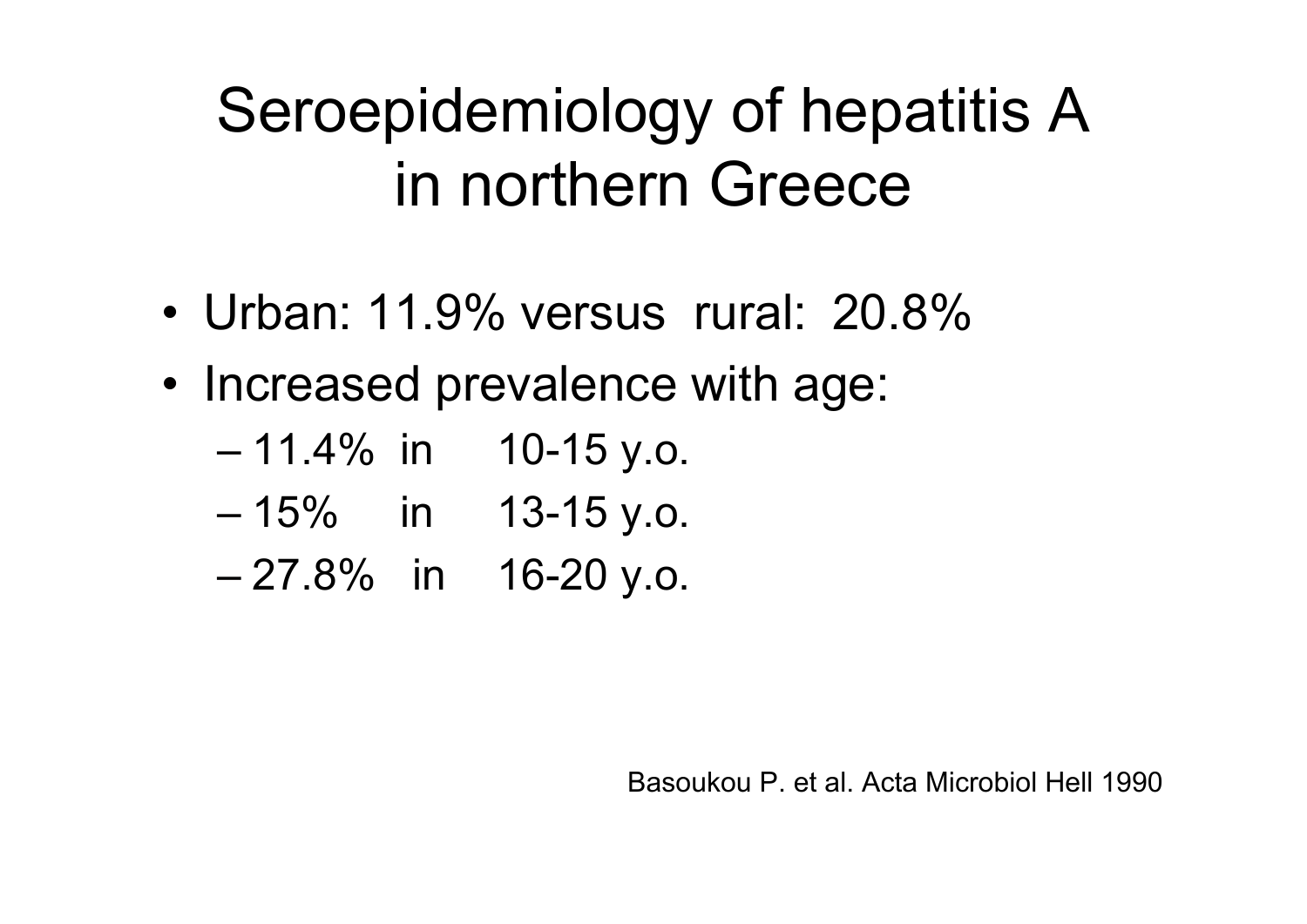## Changes in the epidemiology of acute hepatitis A

- Retrospective data from Infectious Disease Hospital of Salonica between 1985-1992.
- Total acute hepatitis A admissions: 624 (385 children).
- In pediatric clinic, significant decrease in the annual number of admissions from 400-700 in 1970's to <50 in late 1980's.
- Mean age upon admission was increased by 6.5 yrs.
- Mode value of age shifted from 1-5 y.o. in 1985 to 21- 25 y.o. in 1992.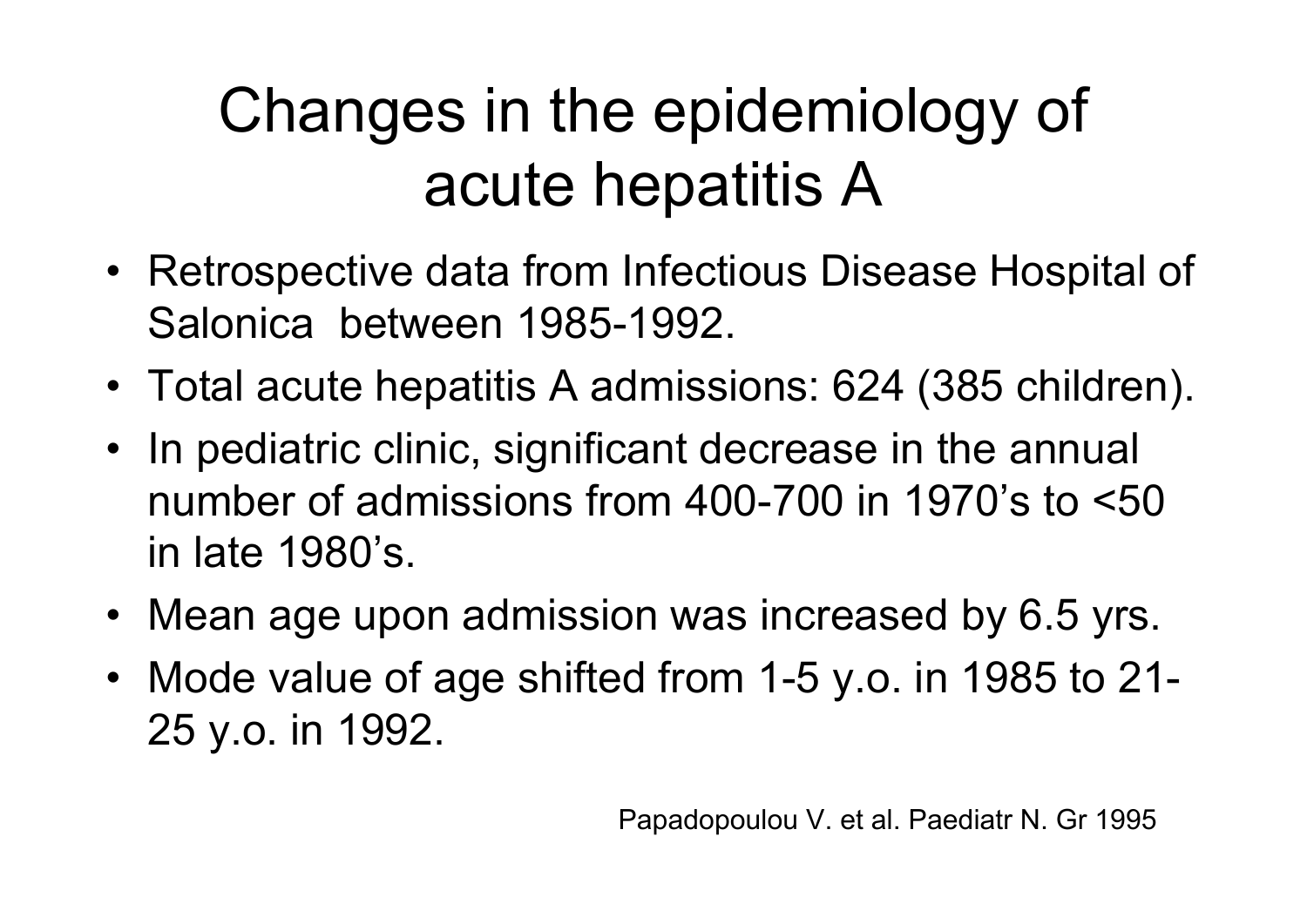Seroepidemiology of HAV in children 0-14 y.o. living in Greece

- 100 sera/year of age were collected, stratified by geographic region (Essen II methodology).
- Demographic data and documented vaccination against hepatitis A was entered in a specially designed anonymous database.
- Sera were tested for the presence of anti-HAV IgG antibodies (AXSYM, Abbott Laboratories).
- **32%** of children had been vaccinated.

Kyrka A, et al. ICP 2007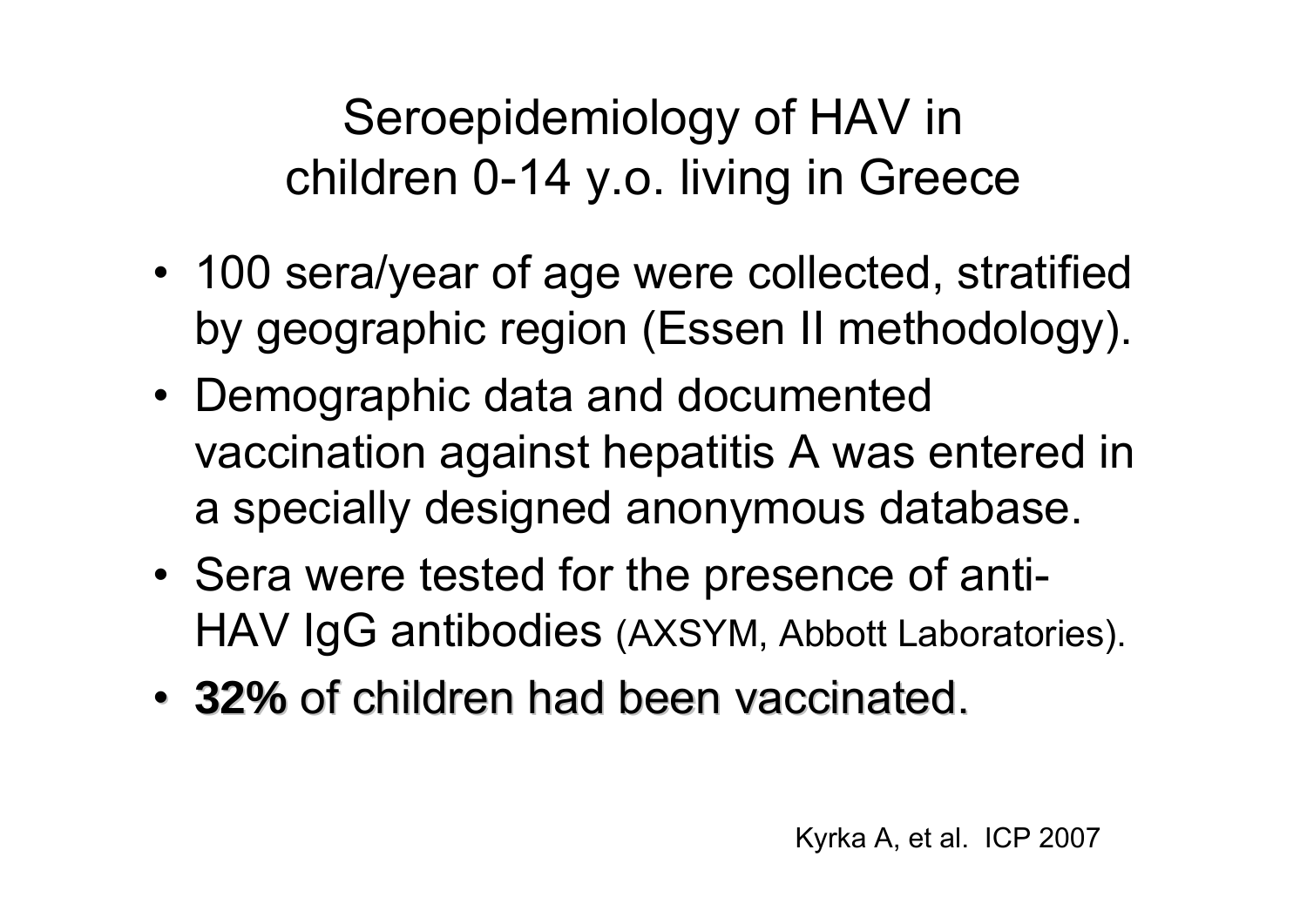#### **Results**

#### Natural immunity in *unvaccinated* children >1 y.o.



 $\%$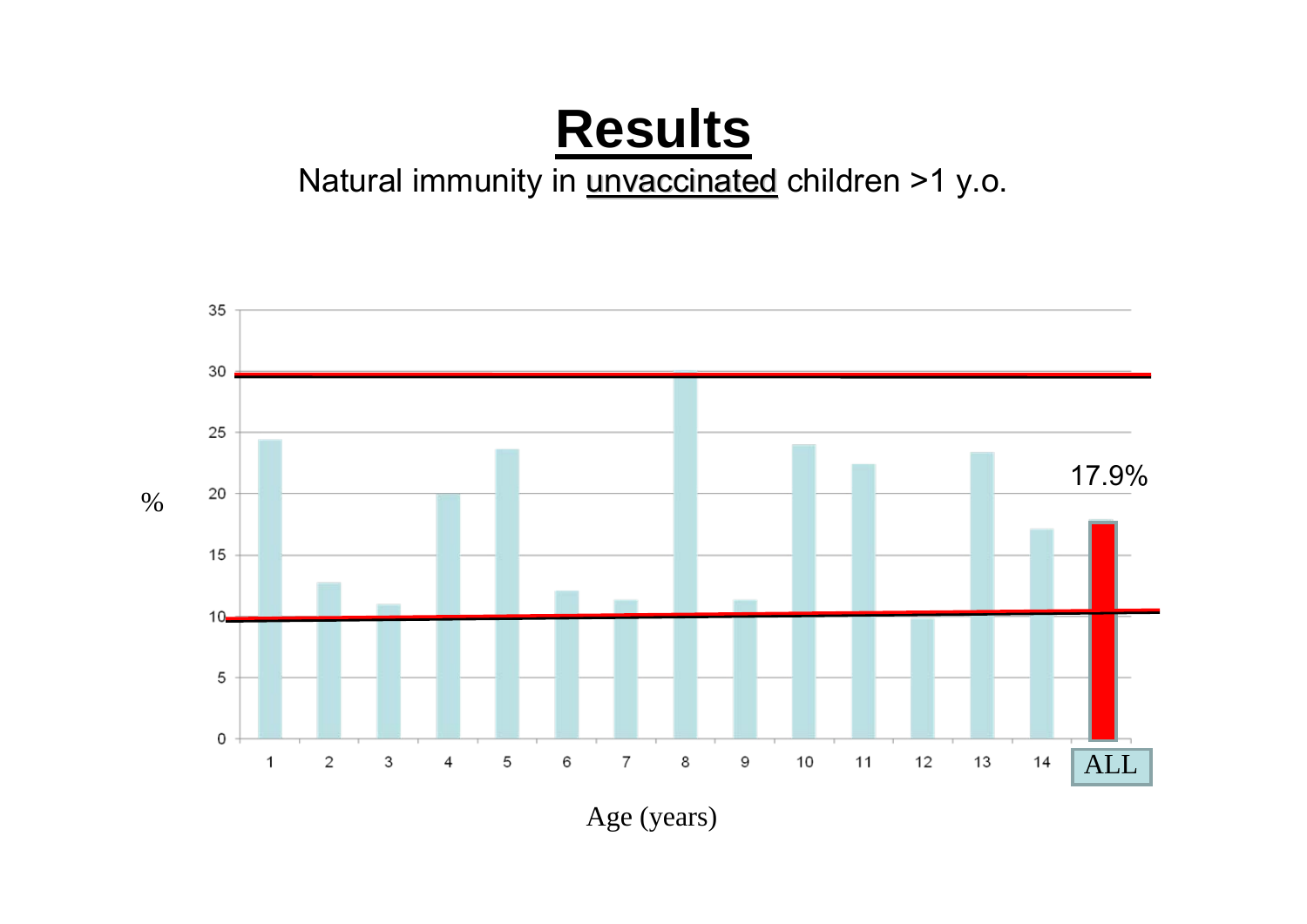## Natural immunity



Total = 17.9%

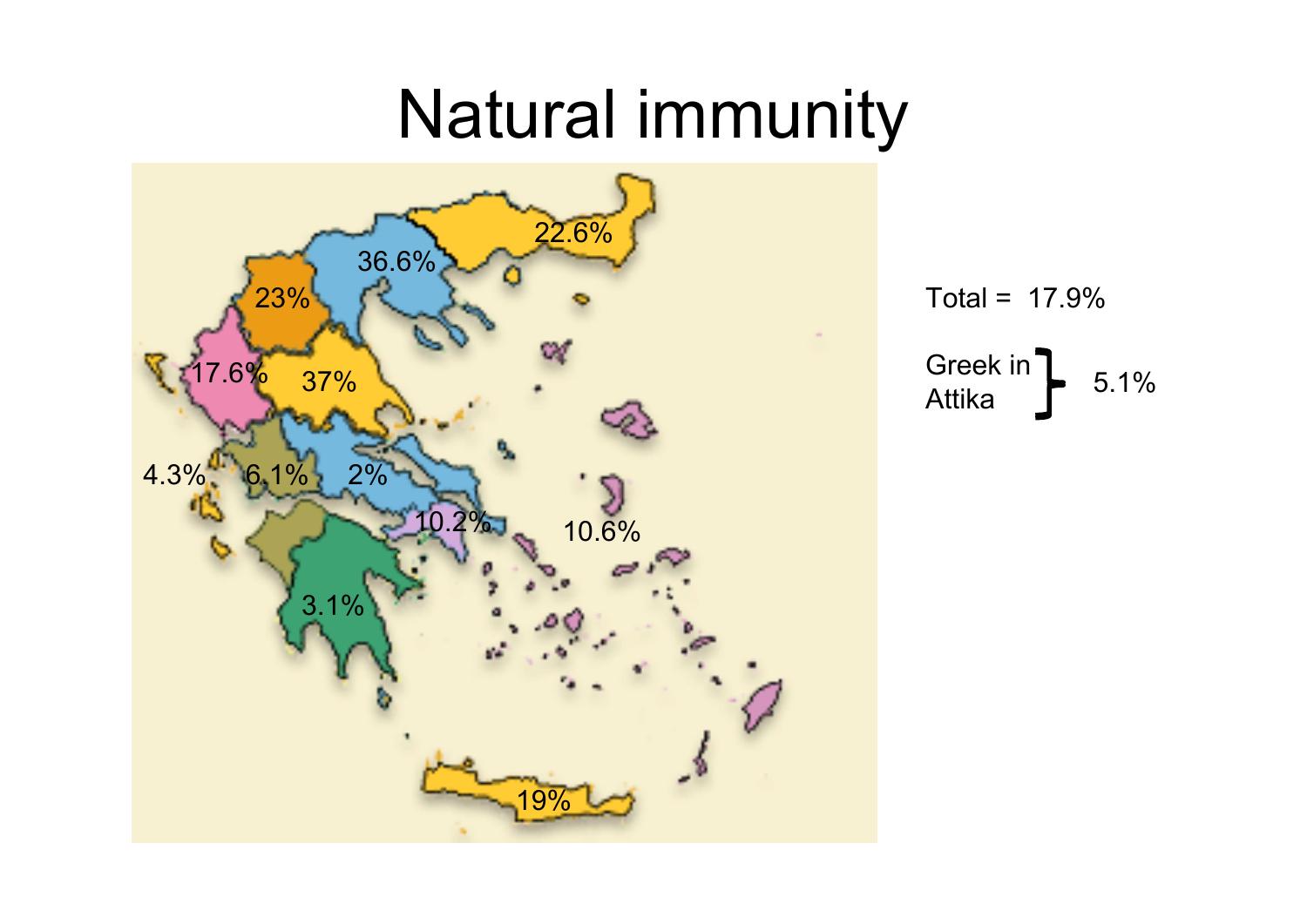## **Urban versus rural areas**

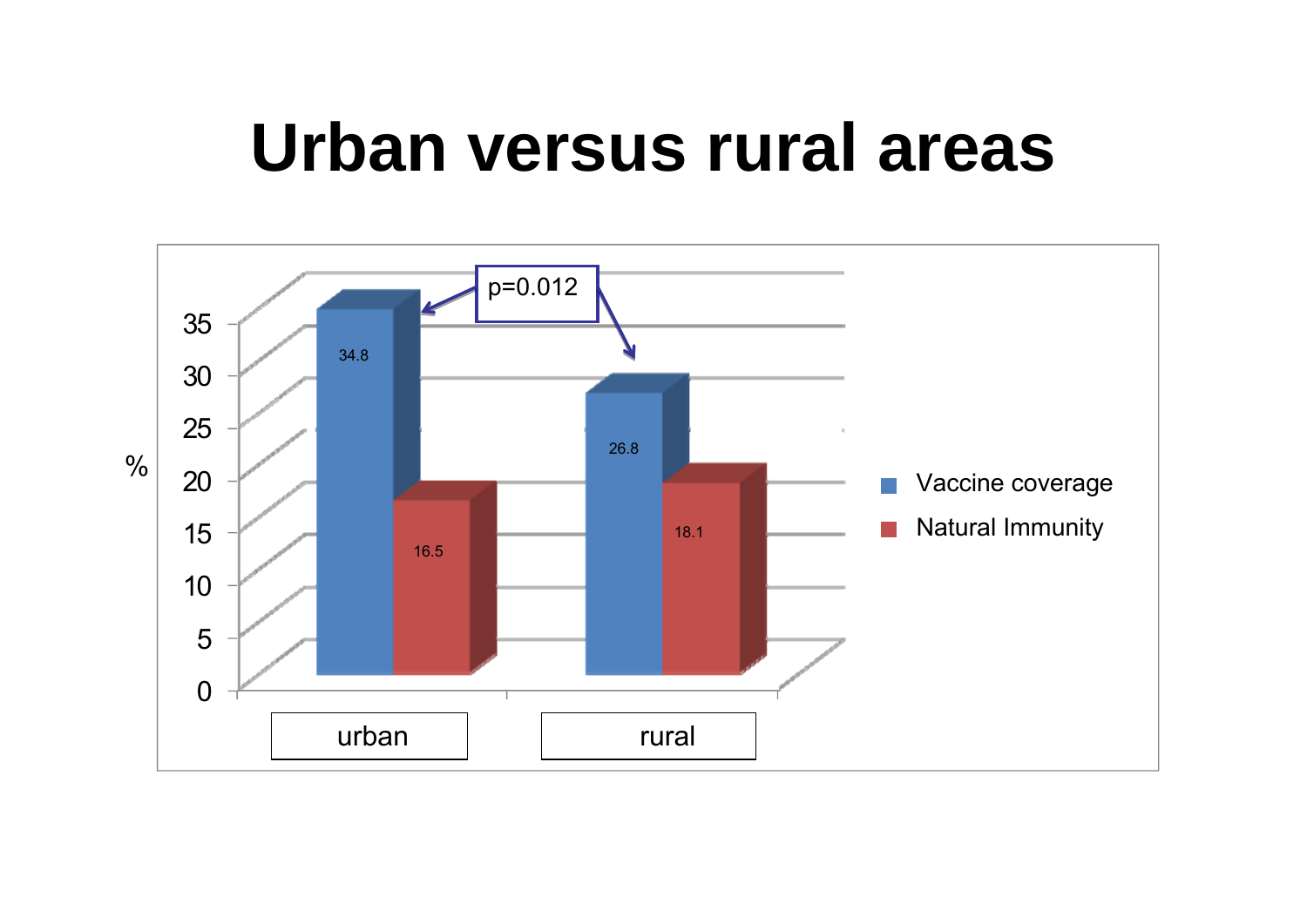#### **Results 3**  Hepatitis A and ethnicity

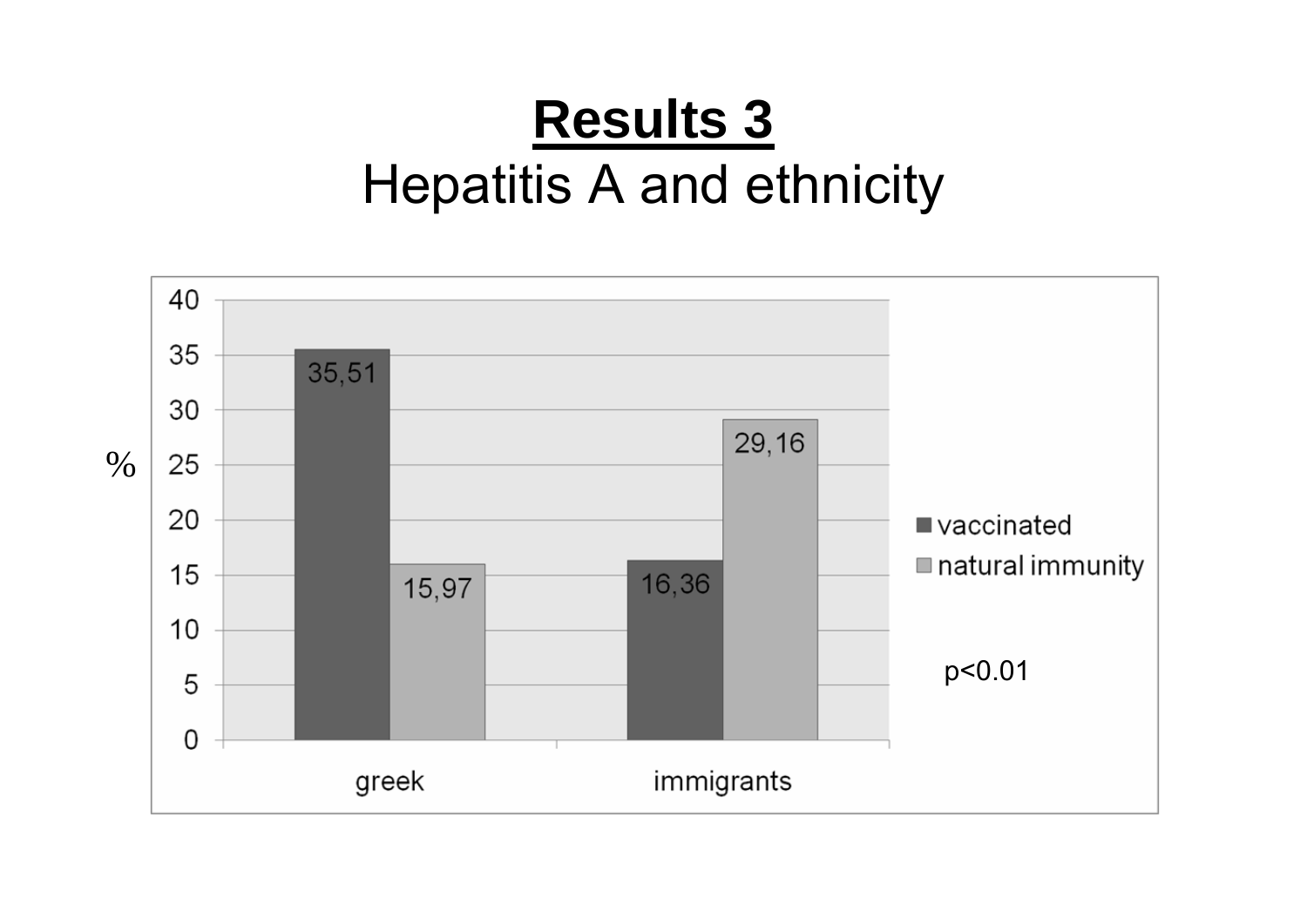## Conclusions

- One third of children is already vaccinated.
- Although this study has limitations since:
	- sera were collected from Public Hospitals
	- In this cohort ~18% were immigrant children
- The implementation of universal vaccination against hepatitis A in Greece should be discussed since according to our results 17.9% of unvaccinated children have serologic evidence of past natural infection.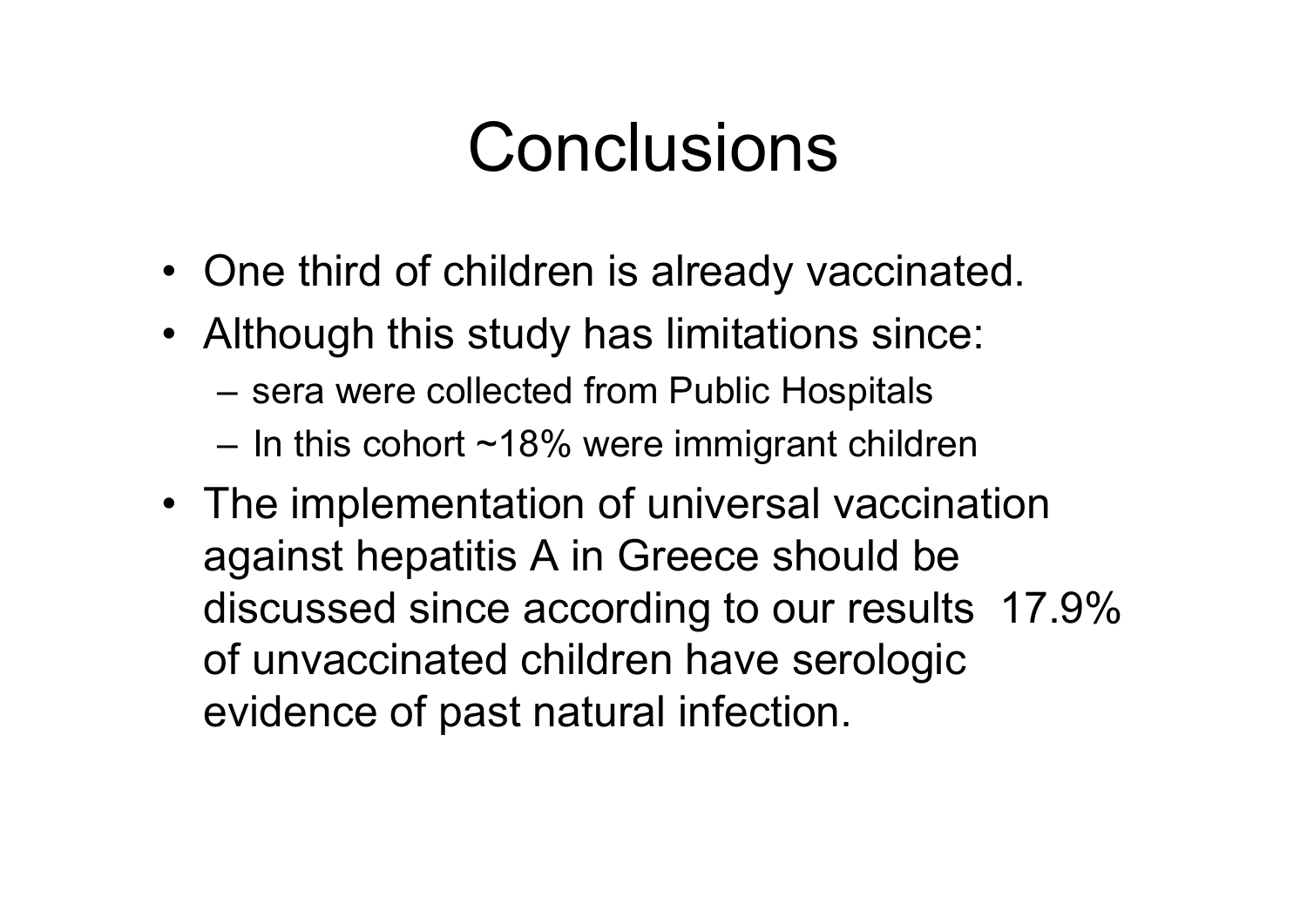# Epidemiology of hepatitis E

- Little epidemiologic data.
- •• HEV is the main etiologic agent of enterically transmitted non A-B-C hepatitis.
- •• Only one center (Salonica ID Hospital) performs antibody testing.
	- 2004-2006: 210 samples of acute non A-B-C hepatitis
	- $-$  4 (2%) anti-HEV(+); 3 adults from India and 1 Greek with no travel history.

Mamasi P, et al. 3th National Conf. on Nosocomial Infections, 2007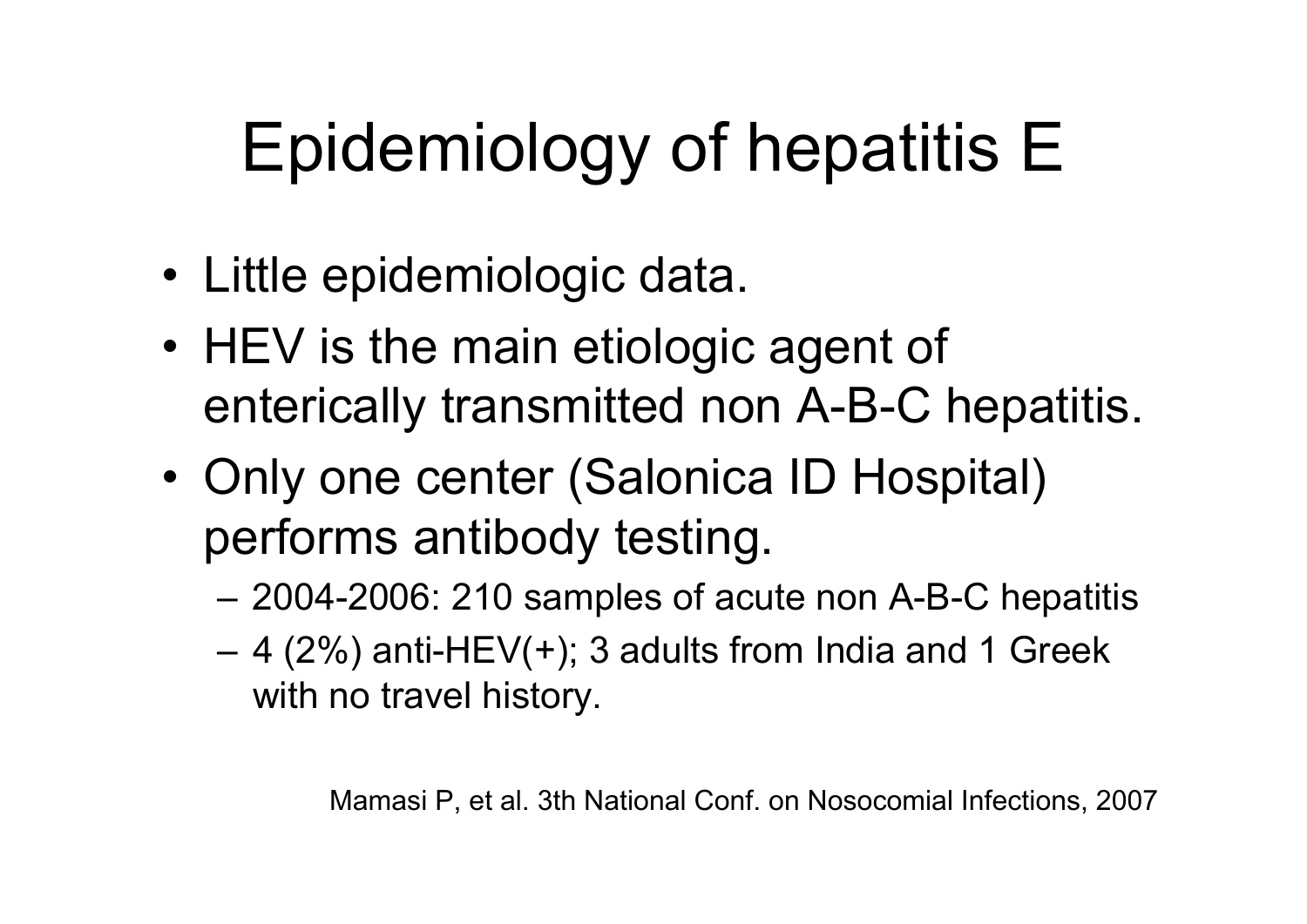## HEV in people at high risk for non-A, non-B hepatitis and STD's

- Anti-HEV antibodies were measured in:
	- 125 thalassemia patients
	- 300 IVDU's
	- 263 people with STD's
	- 47 HIV(+) MSM
	- 316 healthy volunteers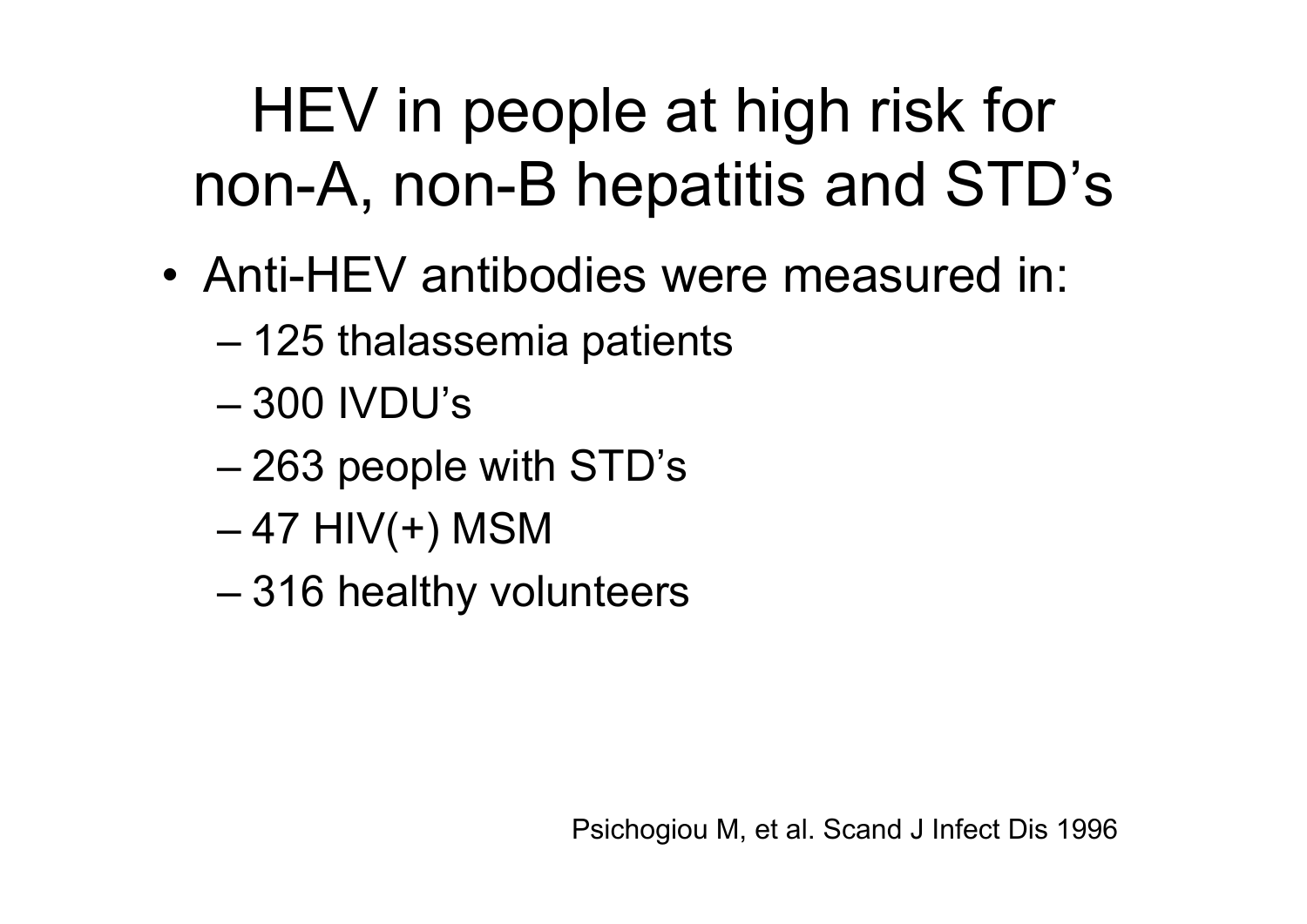| Prevalence of anti-HEV                         |                |  |  |  |
|------------------------------------------------|----------------|--|--|--|
| antibodies in high risk patients               |                |  |  |  |
|                                                | Anti-HEV $(+)$ |  |  |  |
| - 125 thalassemia patients                     | 2.4%           |  |  |  |
| $-300$ IVDU's                                  | 1.7%           |  |  |  |
| - 263 people with STD's                        | 1.5%           |  |  |  |
| $-47$ HIV(+) MSM                               | 2.1%           |  |  |  |
| - 316 healthy volunteers                       | 2.2%           |  |  |  |
| • No association between anti-HEV and anti-HCV |                |  |  |  |

or anti-HBc.

•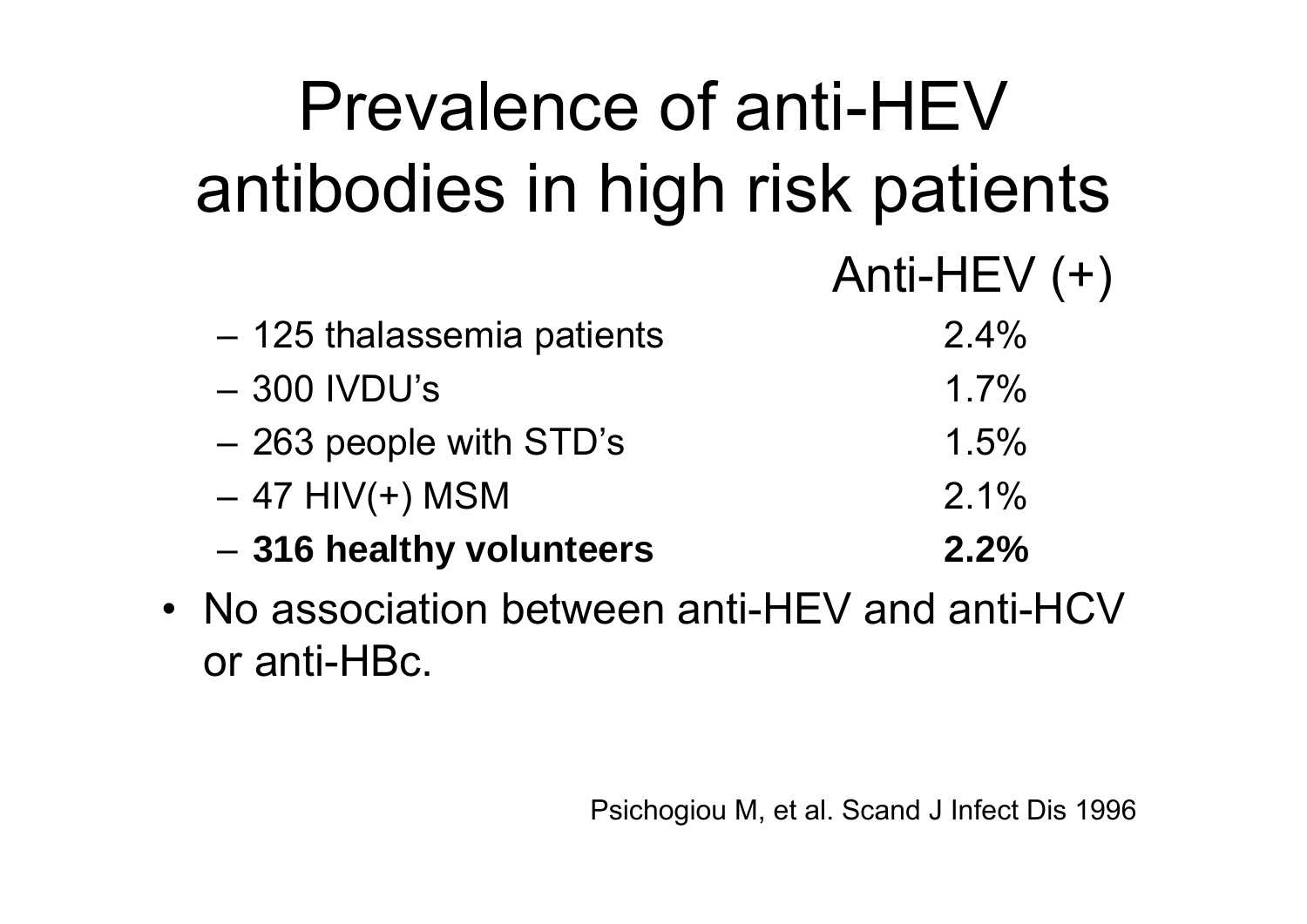# Anti-HEV prevalence data from Northern Greece

- Anti-HEV antibodies were measured in:
	- 2,636 Healthy blood donors
	- 350 refugees from Albania
	- 165 children
	- 65 IVDU's
	- 75 chronic viral hepatitis patients
	- 149 hemodialysis patients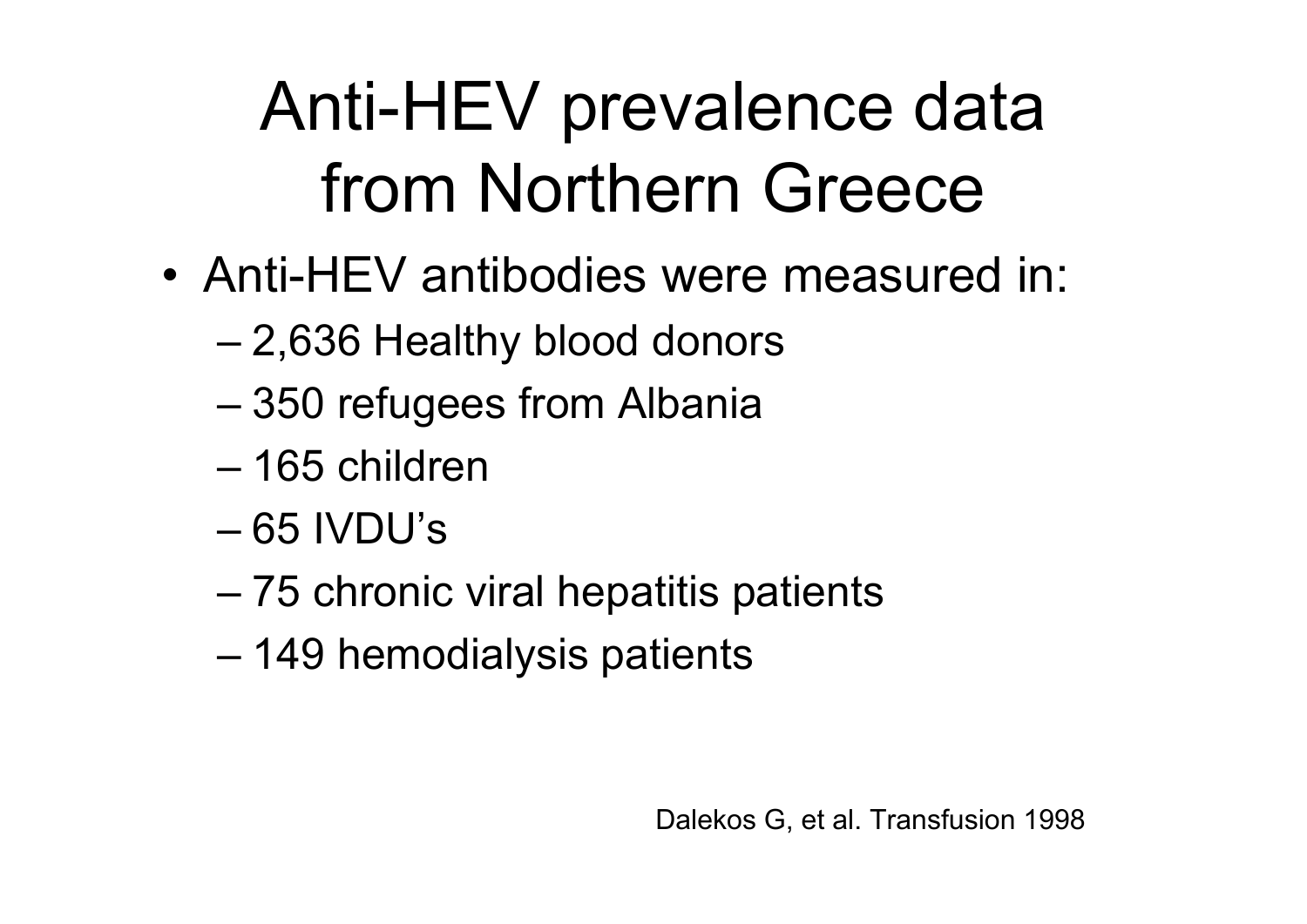| Anti-HEV prevalence data        |                   |  |  |  |
|---------------------------------|-------------------|--|--|--|
| from N. Greece                  |                   |  |  |  |
|                                 | Anti-HEV $(+)$    |  |  |  |
| - 2,636 Healthy blood donors    | 0.23%             |  |  |  |
| -350 refugees from Albania      | 4.85%             |  |  |  |
| - 165 children                  | $\mathbf{\Omega}$ |  |  |  |
| $-65$ IVDU's                    |                   |  |  |  |
| -75 chronic viral hepatitis pts | 5.3%              |  |  |  |
| - 149 hemodialysis patients     | $1.34\%$          |  |  |  |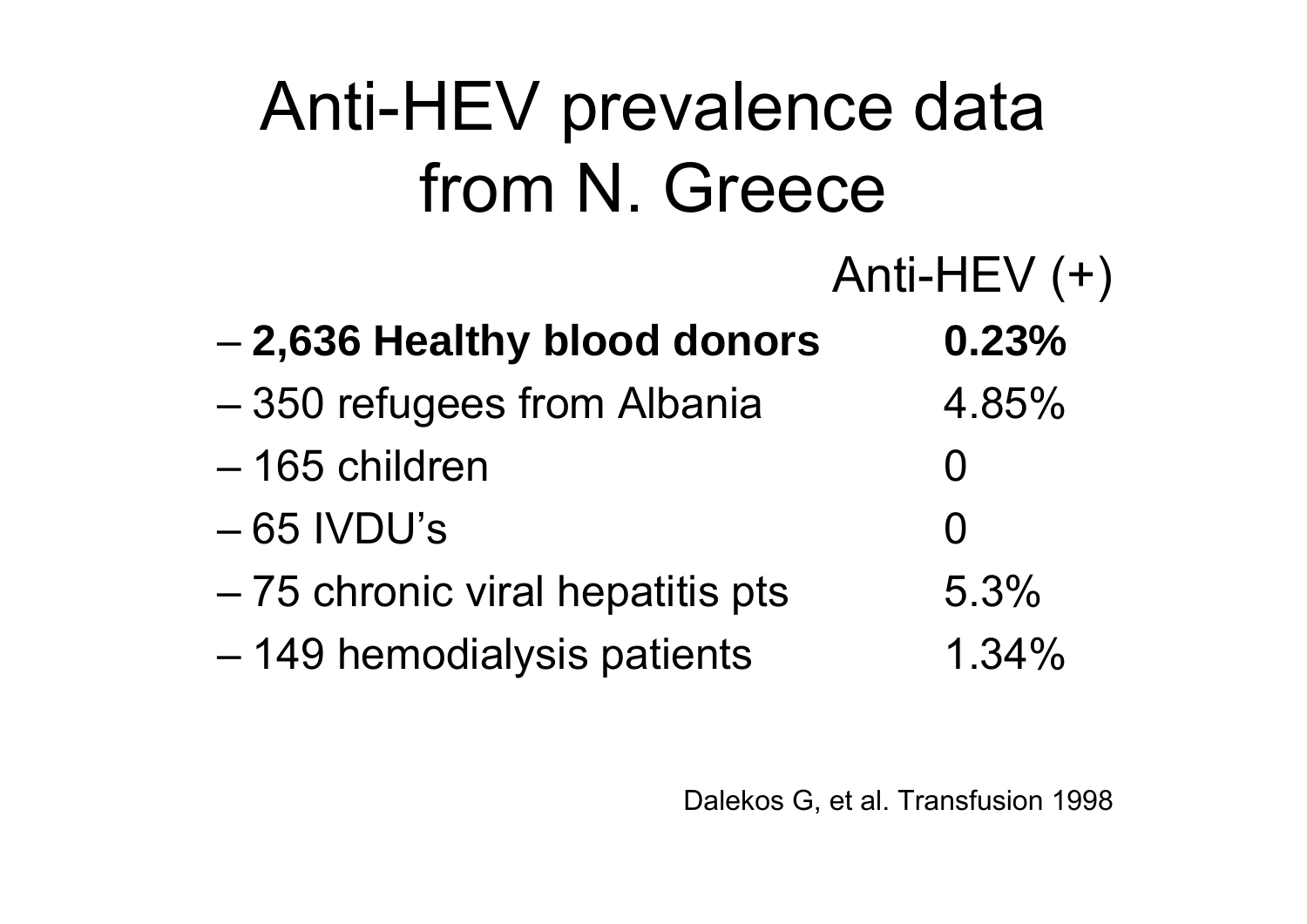## Data from hemodialysis patients

- Report from Agrinion Unit: **9.7%**(6/62).
- Report from Central Greece(5 units): **4.8%** (1.8-9.8%)
- Multicenter hemodialysis cohort study:
	- –27/420 (**6.4%**) anti-HEV(+) antibodies\*
	- –Association with age (RR=1.03, p=0.024)
	- –– Higher prevalence in females
	- No association with anti-HCV or anti-HBc
	- –– Duration of hemodialysis (p=0.07)

Dalekos G, et al. Transfusion 1998 Psichogiou M, et al. Nephrol Dial Transplant 1996 \*Controls: 2.2%